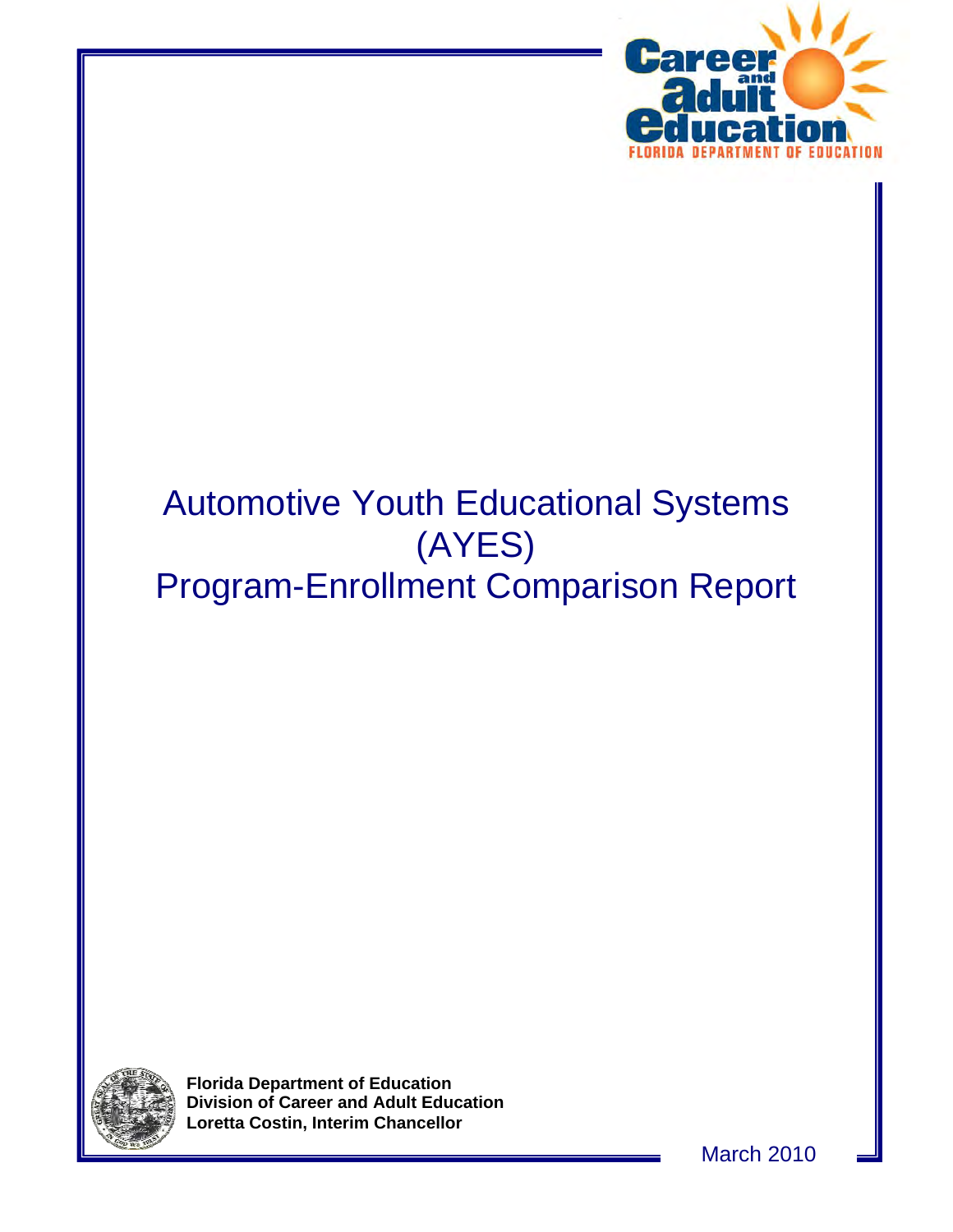# **AUTOMOTIVE YOUTH EDUCATIONAL SYSTEMS (AYES)**

# **BACKGROUND AND DESCRIPTION**

Automotive Youth Educational Systems (AYES) is a partnership among participating automotive manufacturers, participating dealerships, and select secondary automotive education programs. It is designed to encourage young people to consider satisfying careers in retail automotive service, and prepare them for entry-level career positions or advanced studies in automotive technology. There are presently AYES affiliated schools in 45 states.

Through its dealership and school partners, AYES strives to enhance the public image of dealerships and dealership careers, build local partnerships between dealerships and high quality schools, and foster positive working environments in dealerships. Dealerships today are in competition for qualified employees, not only among themselves, but also among restaurants, mass marketers, other retail outlets and other professions. Dealerships need to reach out to young people and their parents to explain the challenge and rewards of pursuing a retail automotive career. AYES is helping in this effort by providing "how to" ideas and support materials on conducting dealership tours for educators and youngsters, offering "job shadowing" opportunities, and taking part in "career days" and "career fairs" at local schools.

# **Standards and Responsibilities**

Secondary automotive service and collision repair programs selected for AYES must be ASE-certified and have active SkillsUSA chapters. In addition to promoting automotive careers at the local level, participating dealerships are asked to get involved with their school's Business & Education Council, sponsor one or more students for paid internships, and underwrite the cost of AYES Tool Scholarships for their interns, thereby reducing the financial burden of assembling good quality starter tool sets, which can be a significant hurdle for prospective young technicians.

# **How Students Grow into Professionals**

Qualified high school juniors are invited to take part in AYES. In addition to taking the required academic courses toward their high school diplomas, they take challenging classroom/laboratory courses in basic automotive technology or collision repair and refinishing. Through their participation in SkillsUSA, they strengthen their "employability" skills (e.g., dependability, positive attitude, spirit of teamwork). Typically, eligible juniors begin their internships at a dealership on a full-time basis during the summer between their junior and senior years. Under the guidance of a mentor (an experienced technician), they develop both their technical skills and their skills as a valuable employee. Upon high school graduation, and AYES certification, participating students are prepared to begin full-time entrylevel employment, or to advance their technical education.

AYES is designed with continuing professional development in mind. Many participating dealerships anticipate sponsoring their students in manufacturer-supported college-level programs, such as the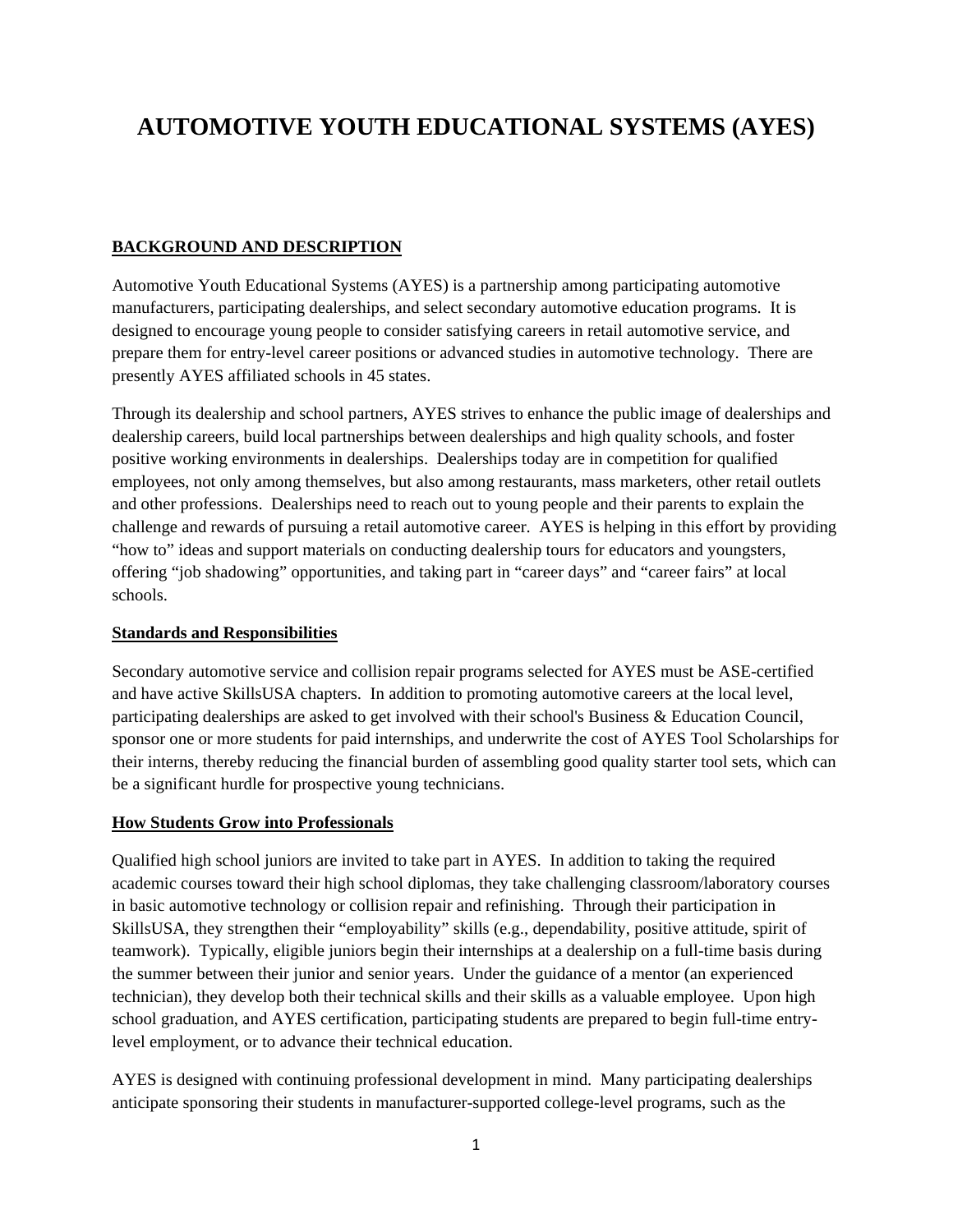Chrysler CAP, GM ASEP, Honda PACT, Toyota T-TEN, or certificate programs offered by Mercedes-Benz and BMW. Through their AYES experiences, most students come to realize the importance of continuing their professional development, either through a college degree program or through manufacturer-provided training.<sup>[1](#page-2-0)</sup>

# **AYES in Florida**

The secondary automotive education programs in Florida consists of the Automotive Service Technology (AST) program (program numbers 8709400 at high schools and I470608 at Technical Centers). There are no Automotive Collision Repair and Refinishing programs in Florida that are affiliated with AYES. The Automotive Service Technology program was offered at 121 schools and centers during the 2008-2009 school year. Those schools reported enrollments, graduations, dropouts and performance data for one or both of the automotive education programs. A total of 11,053 students were enrolled in the Automotive Service Technology program in 2008-2009.

Twelve of the 121 high schools and technical centers offering the Automotive Service Technology program at the secondary level were affiliated with  $AYES$ <sup>[2](#page-2-1)</sup>. Those twelve schools and their districts are:

- Atlantic Technical Center, Broward
- Charlotte Technical Institute, Charlotte
- Frank H. Peterson Academies, Duval
- Lee County High Tech Center Central, Lee
- Lyman High School, Seminole
- William T. McFatter Technical Center, Broward
- Mid-Florida Tech, Orange
- PTEC Clearwater, Pinellas
- Robert Morgan Educational Center, Miami-Dade
- Sarasota County Technical Institute, Sarasota
- Titusville High School, Brevard
- Maynard A. Traviss Career Center, Polk

For comparison purposes we reviewed schools affiliated with the AYES program and schools not affiliated with the AYES program with all schools providing the AST program in 2008-2009. The schools affiliated with the AYES program served 1,004 AST students and the non-affiliated schools served 10,049 AST students. Table 1. *Statewide Automotive Education Programs Enrollment Data, 2008-2009*, compares total enrollments and enrollments in the AST program for targeted groups of students. The table compares schools affiliated with AYES and schools not affiliated with AYES with enrollments in all schools that offered AST programs in 2008-2009. The targeted population groups were:

<span id="page-2-0"></span> 1  $\frac{1}{2}$  [https://www.ayes.org/about/general\\_information](https://www.ayes.org/about/general_information)  $\frac{2}{2}$  in addition, three other technical conterr (Lerenze

<span id="page-2-1"></span>In addition, three other technical centers (Lorenzo Walker Institute in Naples, Manatee Technical Institute in Bradenton and TECO/PATHS in Kissimmee) are also affiliated with AYES. Although those three centers enroll secondary students under their dual‐enrollment programs, they did not report any secondary enrollments in their AST programs during the 2008‐2009 school year.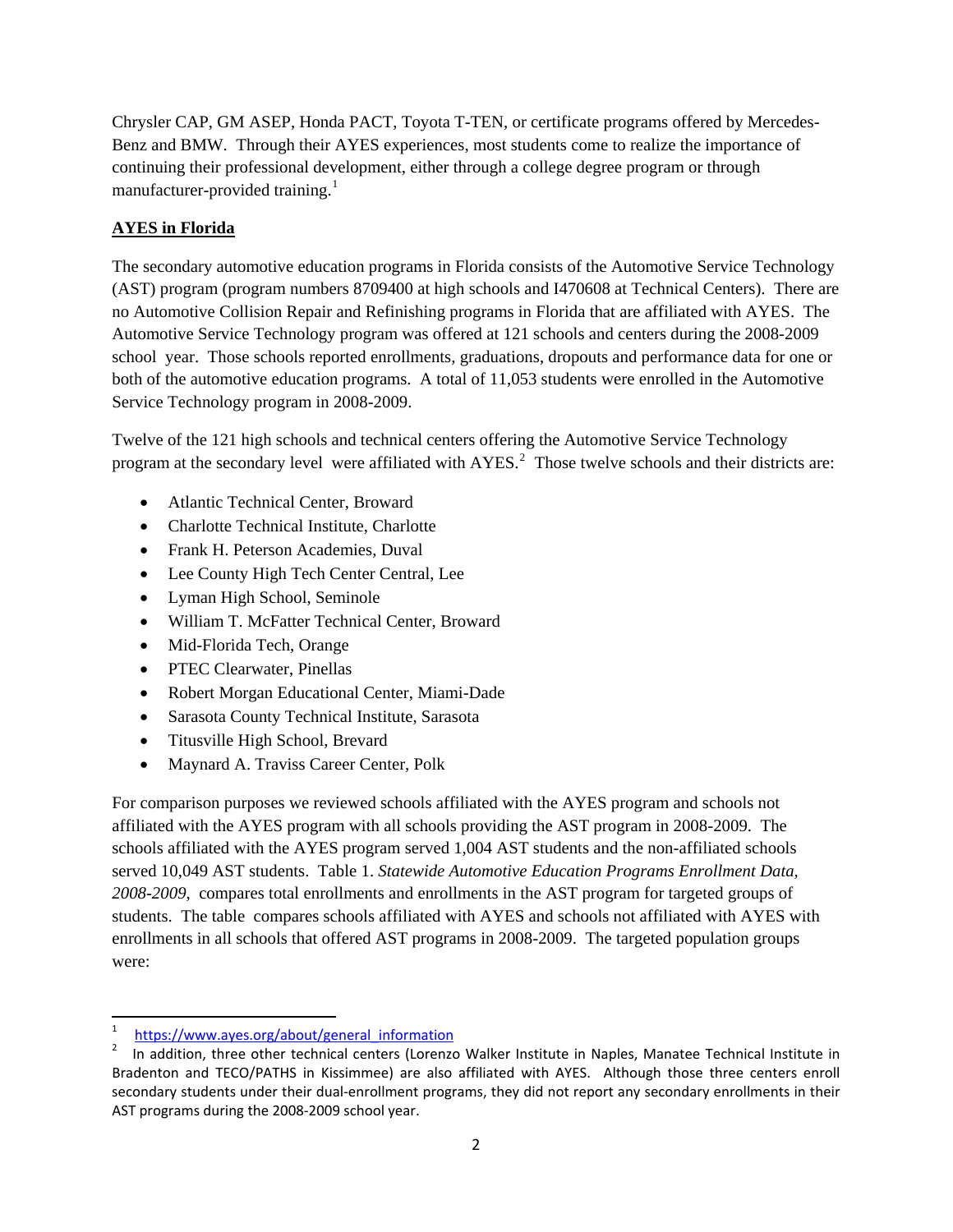- Non-traditional students (i.e., female students enrolled in a traditionally male-dominated program);
- Minority students;
- Students with disabilities (as defined in the Individuals with Disabilities Education Act); and
- Economically disadvantaged students (i.e., eligible for free or reduced lunch).

**Table 1.** *Florida Statewide Automotive Education Program Enrollment Data, 2008-2009.*

|                          |                  | <b>All Schools with AST</b> | <b>Schools</b>              |                 | <b>Schools</b><br><b>Not Affiliated with</b> |                    |  |  |
|--------------------------|------------------|-----------------------------|-----------------------------|-----------------|----------------------------------------------|--------------------|--|--|
| <b>Student</b>           |                  | <b>Programs</b>             | <b>Affiliated with AYES</b> |                 |                                              |                    |  |  |
| <b>Characteristics</b>   |                  |                             |                             |                 |                                              | <b>AYES</b>        |  |  |
|                          |                  | <b>Enrolled</b> in          |                             | <b>Enrolled</b> |                                              | <b>Enrolled</b> in |  |  |
|                          | <b>Total</b>     | AST                         | <b>Total</b>                | in AST          | <b>Total</b>                                 | <b>AST</b>         |  |  |
|                          | <b>Enrollmen</b> | <b>Programs</b>             | <b>Enrollment</b>           | <b>Programs</b> | <b>Enrollmen</b>                             | <b>Programs</b>    |  |  |
|                          |                  |                             |                             |                 |                                              |                    |  |  |
| Non-Traditional          | 54,357           | 836                         | 4,207                       | 50              | 50,150                                       | 786                |  |  |
| (Female)                 |                  | $(1.54\%)$                  |                             | $(1.19\%)$      |                                              | (1.57%)            |  |  |
| <b>Ethnic Minorities</b> | 59,353           | 5,179                       | 4,556                       | 423             | 54,797                                       | 4,756              |  |  |
| $(All non-$              |                  | (8.73%)                     |                             | $(9.28\%)$      |                                              | $(8.68\%)$         |  |  |
| Caucasian)               |                  |                             |                             |                 |                                              |                    |  |  |
| Students with            | 15,883           | 739                         | 1,259                       | 202             | 14,624                                       | 537                |  |  |
| <b>Disabilities</b>      |                  | $(4.65\%)$                  |                             | $(16.04\%)$     |                                              | $(15.07\%)$        |  |  |
| Economically             | 55,690           | 758                         | 3,518                       | 379             | 52,172                                       | 1,356              |  |  |
| Disadvantaged            |                  | $(1.36\%)$                  |                             | (10.77%)        |                                              | $(2.60\%)$         |  |  |

Source: CCTCMIS

# **METHODOLOGY**

We reviewed data submitted by the school districts to the Community College and Technical Center Management Information System (CCTCMIS). Data for all schools involved were imported into an Excel spreadsheet and organized into AYES-Affiliated and non-AYES-Affiliated categories. We extracted tables showing the student enrollments, by gender, ethnicity, disability and economic status, the graduation and dropout rates, percentages of students achieving one or more occupational completion points (OCP) during the year, and the percentages of students that had been enrolled in the AST program at the same school during the previous year.

# **FINDINGS**

**Target Population Enrollments** – We compared automotive education program enrollments for four target populations to determine if the schools affiliated with AYES were doing a better job than non-AYES schools of attracting students from those populations. Appendix A contains details of target population enrollments.

**Nontraditional** – Enrollment in the AST program is generally dominated by male students. It is considered non-traditional for a female student to enroll in one of the automotive education programs. The Automotive Service Technician program is included on Florida's list of Non-Traditional Career and Technical Education programs. In the 12 schools affiliated with AYES only 1.19% of the AST students were females while the non-AYES school female enrollment was 1.57%.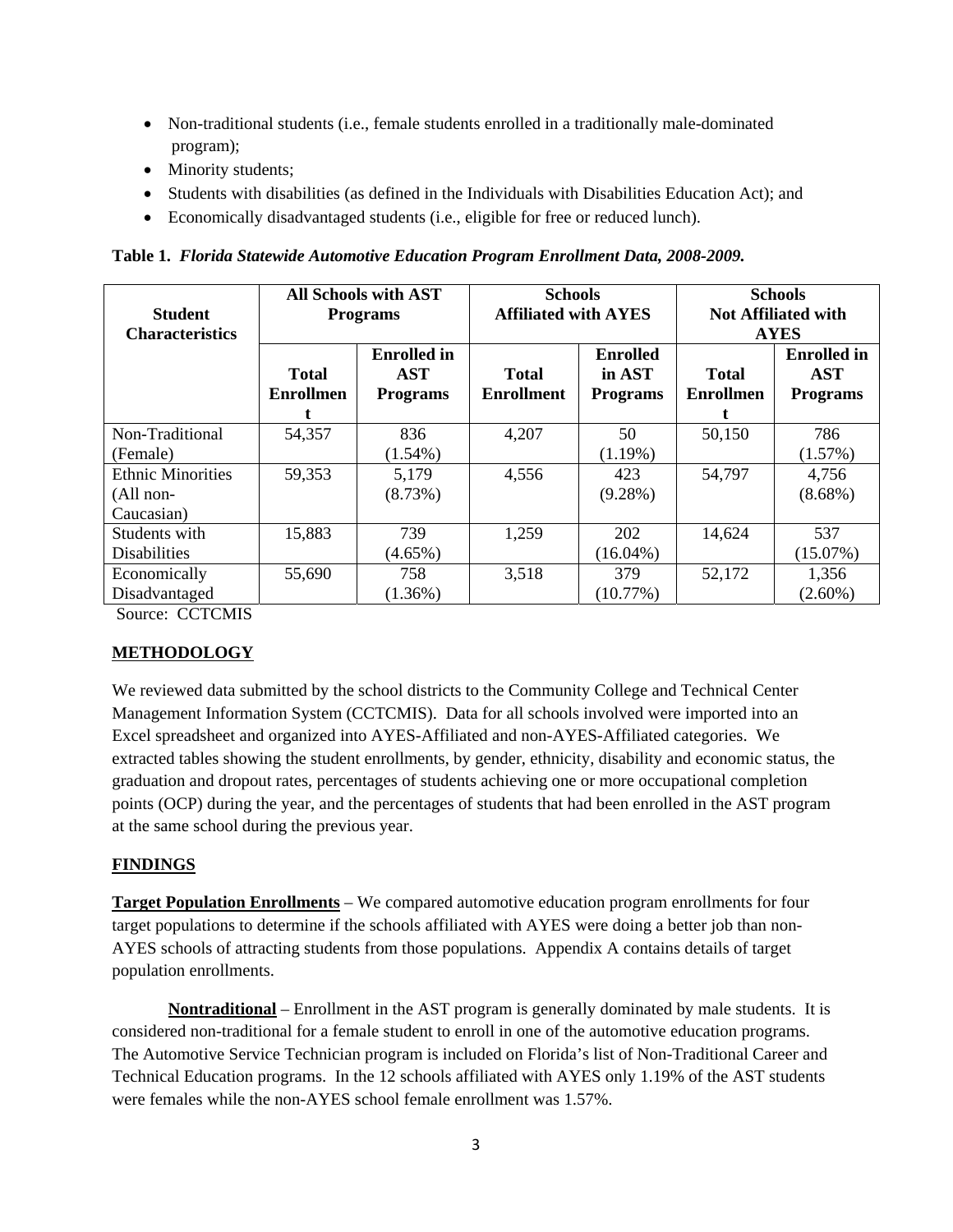**Ethnic Minorities** – The AYES affiliated schools did a slightly better job than non-AYES affiliated schools of attracting minority students. Overall the AYES percentage of minority student enrollment was 9.28%, compared with 8.68% for the non-AYES schools. However, in detail, the percentages of African American, Hispanic and Multi-Racial students were about the same in the two groups of schools while the percentages of Native American students (14.81% vs. 8.54%) and Asian students 8.33% vs. 5.72%) in the AYES schools were much greater than for the non-AYES affiliated schools.

**Students with Disabilities** – We considered students with disabilities as a special target population. The reported data indicated that AYES affiliated schools did a significantly better job of attracting disabled students to the AST program, by a margin of 16.04% to 3.67% for the non-AYES schools.

**Economically Disadvantaged** – We also considered economically disadvantaged students as a special population. Students from families of low socio-economic status frequently enroll in Career and Technical Education Programs, particularly in the "trades." We used eligibility for free or reduced price lunch as the criterion for identifying economically disadvantaged students. We found that the enrollment of economically disadvantaged students was significantly greater in the AYES schools (10.77%) than in the non-AYES schools (2.60%).

**Performance**—We reviewed four criteria to compare program performance between the AYES affiliated schools and those not affiliated with AYES.

**Program Retention** – Secondary students at the AYES affiliated schools are invited to participate in the automotive education programs beginning in their junior year. The program continues through the summer between their junior and senior years to graduation. To evaluate program retention we reviewed data on the numbers of students enrolled in the AST program in 2008-2009 who had been enrolled in the program during the 2007-2008 school year. We found that, overall, nearly one student out of every three enrolled in an AST program in both school categories in 2008-2009 had been enrolled in that program during 2007-2008. Overall, the difference between the two school groups was 5.51% higher for the AYES affiliated schools, with non-traditional retention in the AYES affiliated schools nearly ten percent higher. Retention of students with disabilities was also much higher in the AYES affiliated schools (40.59% vs. 27.91%). The differences among the target groups are shown in *Table 2. Comparison of Students Returned from 2007-2008*. (Appendix B).

|                                   | <b>Schools Affiliated with AYES</b> | <b>Non-AYES Schools</b> |
|-----------------------------------|-------------------------------------|-------------------------|
| <b>Target Populations</b>         | $(N=1,191)$                         | $(N=11,592)$            |
| Non-Traditional                   | 26.00%                              | 16.03%                  |
| <b>Ethnic Minorities</b>          | 30.26%                              | 26.70%                  |
| <b>Students with Disabilities</b> | 40.59%                              | 27.91%                  |
| <b>Economically Disadvantaged</b> | 24.27%                              | 26.51%                  |
| Overall                           | 34.06%                              | 28.55%                  |

*Table 2. Comparison of Students Retained from 2007-2008.*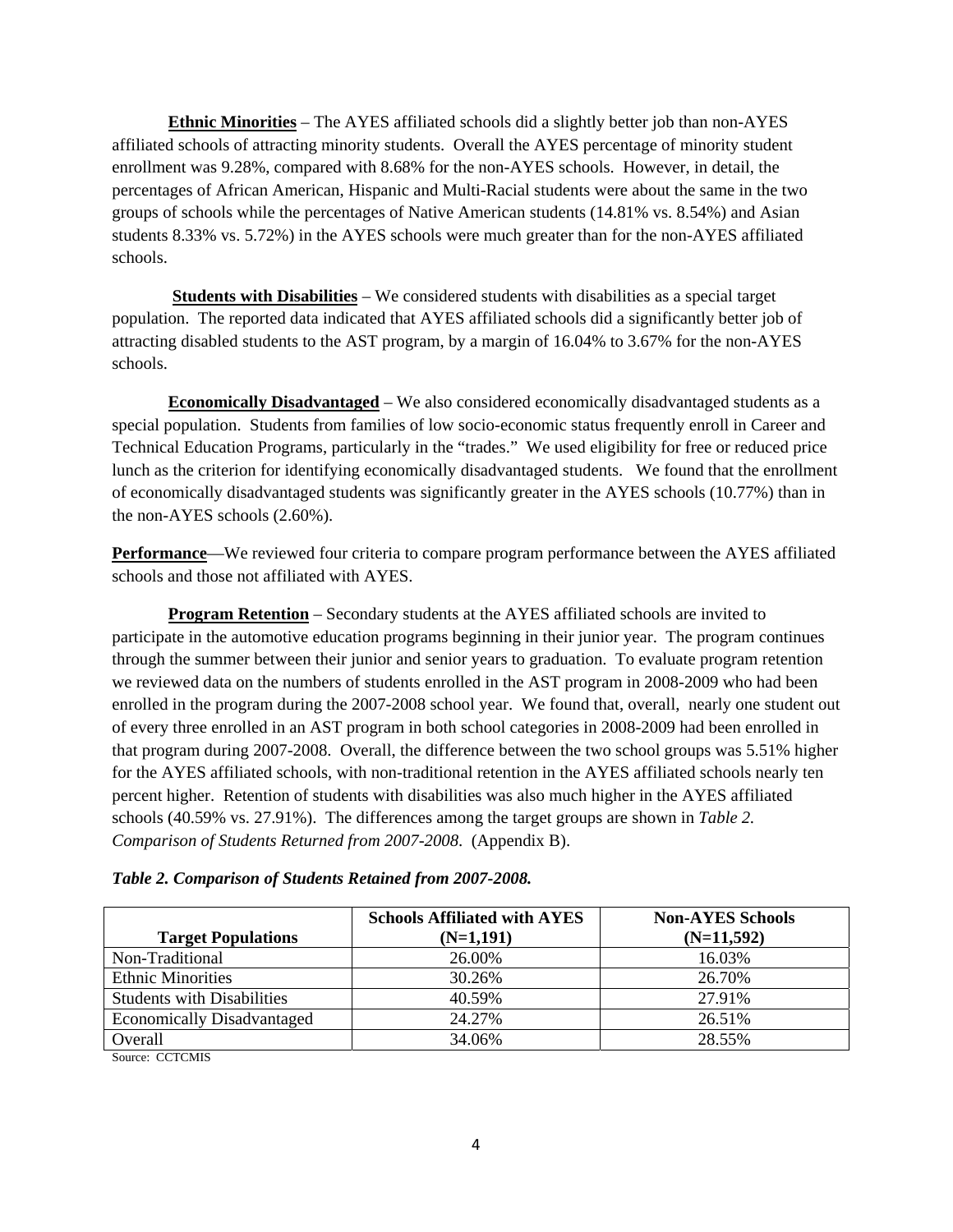**Dropout rates** – While getting the students into the programs is a significant step, keeping them in the program is essential toward reaching their ultimate goal, a high school diploma with sufficient job skills to become employed. We reviewed reported data for students in both categories of schools to compare dropout rates. We found that, although the dropout rates for both categories of schools was low for all four target populations, the AYES affiliated schools' overall dropout rate was slightly lower than for the non AYES schools. Among the minority groupings, there were no dropouts from schools affiliated with AYES among Native American, Asian or Mixed Race students. While the dropout rates for non-traditional students, minority students and economically disadvantaged students were much lower in the AYES affiliated schools, the dropout rates for students with disabilities, while higher, were about the same for the two school groups. *Table 3. Comparison of Dropout Rates, 2008-2009* provides details of dropout rates (Appendix C).

|                                   | <b>Schools Affiliated with AYES</b> | <b>Non-AYES Schools</b> |
|-----------------------------------|-------------------------------------|-------------------------|
| <b>Target Populations</b>         | $(N=1,004)$                         | $(N=10,049)$            |
| Non-Traditional                   | 2.00%                               | 4.07%                   |
| <b>Ethnic Minorities</b>          | 1.42%                               | 6.24%                   |
| <b>Students with Disabilities</b> | 9.90%                               | 9.93%                   |
| <b>Economically Disadvantaged</b> | 2.64%                               | 5.69%                   |
| Overall                           | 3.39%                               | 4.81%                   |

#### *Table 3. Comparison of Dropout Rates, 2008-2009.*

Source: CCTCMIS

**Occupational Completion Point (OCP)** – OCPs are accountability measures used to evaluate a student's progress through a career and technical education program. OCPs are described and defined in each program's curriculum framework. A framework may identify as few as one or as many as ten OCPs that the student must earn to complete the program. The framework for the Automotive Service Technician programs requires nine OCPs. To evaluate relative performance of AYES-affiliated and non-AYES schools we compared data regarding the percentages of students enrolled in an AST program who earned one or more OCPs during the 2008-2009 school year. We found that the AYES affiliated schools performed significantly better on this measure. Overall, 89.94% of the students in an AYES affiliated school earned at least one OCP during the year, compared with 62.42% in the non AYES schools. The figures for all target populations were consistently 25% to 30% higher for AYES affiliated schools, as shown in *Table 4. Comparison of OCP Attainment, 2008-2009* (Appendix D).

#### *Table 4. Comparison of OCP Attainment, 2008-2009***.**

|                                   | <b>Schools Affiliated with AYES</b> | <b>Non-AYES Schools</b> |
|-----------------------------------|-------------------------------------|-------------------------|
| <b>Target Populations</b>         | $(N=1,004)$                         | $(N=10,049)$            |
| Non-Traditional                   | 88.00%                              | 57.63%                  |
| <b>Ethnic Minorities</b>          | 91.73%                              | 66.72%                  |
| <b>Students with Disabilities</b> | 83.66%                              | 53.79%                  |
| <b>Economically Disadvantaged</b> | 89.97%                              | 60.16%                  |
| Overall                           | 89.94%                              | 62.42%                  |

Source: CCTCMIS

**Graduation Rates of 12th Grade Students** –The ultimate measure of success of any career and technical education program is for the student to complete the program and graduate from high school.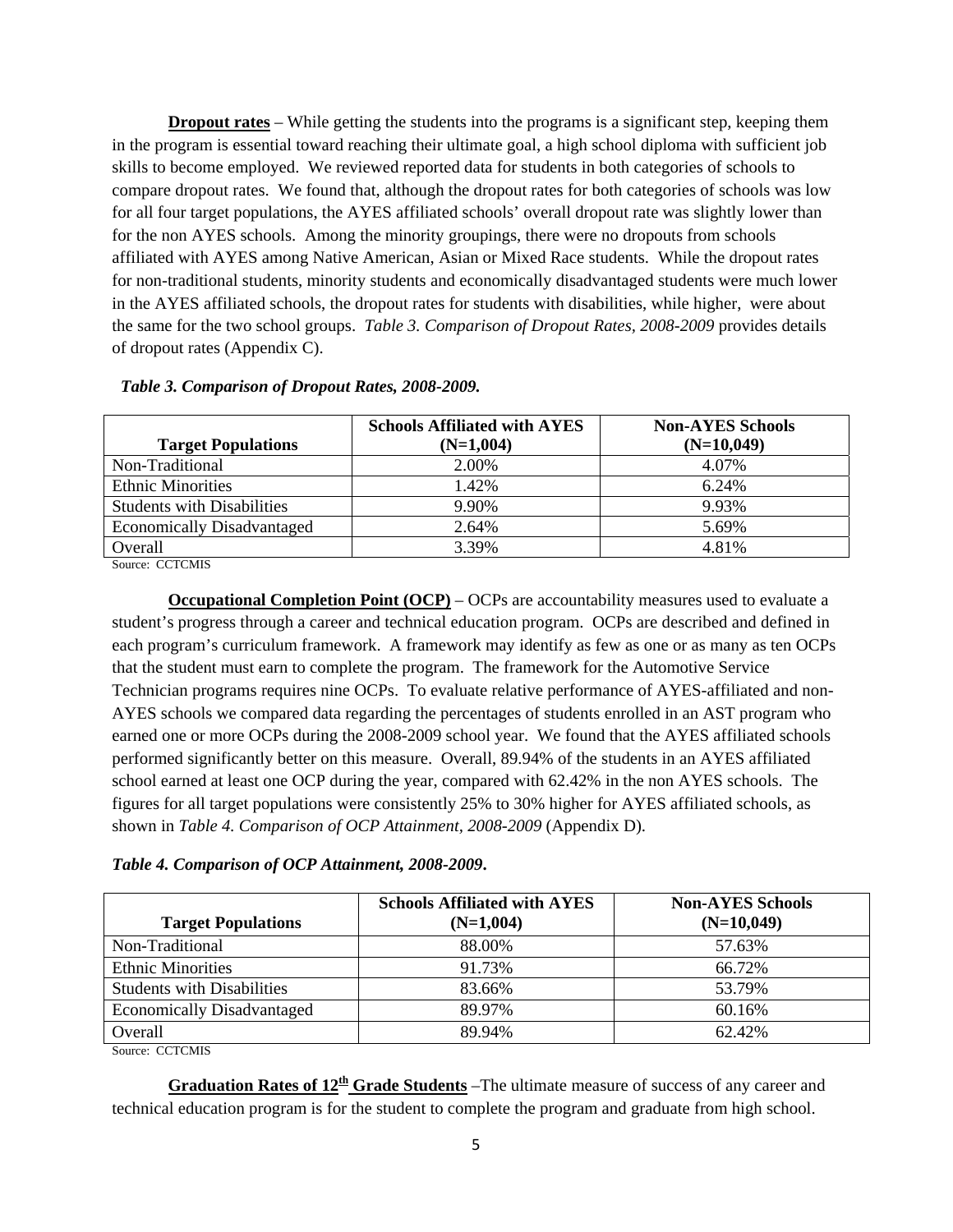We found that the graduation rates for  $12<sup>th</sup>$  grade students were slightly higher overall (by over 4%) and for all four target populations in AYES affiliated schools. The closest comparison between the two school groups was the graduation rate for students with disabilities at AYES affiliated schools that was over 3% higher than for the non-AYES schools. The biggest differences between school categories occurred among minority students, where 80.21% graduated from AYES affiliated schools compared with 71.09% graduated from non-AYES schools, a difference of more than 9% (Appendix E).

|                                   | <b>Schools Affiliated with AYES</b> | <b>Non-AYES Schools</b> |
|-----------------------------------|-------------------------------------|-------------------------|
| <b>Target Populations</b>         | $(N=223)$                           | $(N=2,322)$             |
| Non-Traditional                   | 85.71%                              | 79.71%                  |
| <b>Ethnic Minorities</b>          | 80.21%                              | 71.09%                  |
| <b>Students with Disabilities</b> | 56.14%                              | 52.07%                  |
| <b>Economically Disadvantaged</b> | 79.38%                              | 71.44%                  |
| Overall                           | 79.36%                              | 74.98%                  |

*Table 5. Comparison of Graduation Rates, 2008-2009***.** 

Source: CCTCMIS

#### **CONCLUSIONS**

#### **Enrollment**

AYES affiliated schools did only slightly better than non-AYES schools in enrolling students in the four target populations. For two of the four target populations (Non-Traditional and Ethnic Minorities) the difference in enrollment percentages was less than one-half percent. The biggest difference was among students with disabilities where the difference was more than 12%. The only population in which the non-AYES schools did a better job of enrolling students in the AST program was among Hispanic students (10.74% vs. 10.66%) in the AYES affiliated schools.

#### **Performance**

AYES affiliated schools outperformed non-AYES schools only in the areas of retention from the prior year and OCPs. In the retention area, the AYES affiliated schools retained over 4% more students from the 2007-2008 school year than did the non-AYES schools. In the area of occupational completion points, the AYES affiliated schools were consistently 25% to 30% higher than for the non-AYES schools. The greatest difference in OCPs between the two school groups was among students with disabilities and economically disadvantaged students, where AYES affiliated schools' performance was nearly 30% above that of non-AYES schools.

The overall graduation and dropout rates for AYES affiliated schools was only slightly better than for non-AYES schools (less than 2%). However, the dropout rate for ethnic minorities in the AYES affiliated schools was much better (1.42%) than for the non-AYES schools (6.24%).

#### **RECOMMENDATIONS**

• AYES affiliated schools should improve their outreach to students in the targeted populations to increase enrollments from those segments of the student population. Program directors need to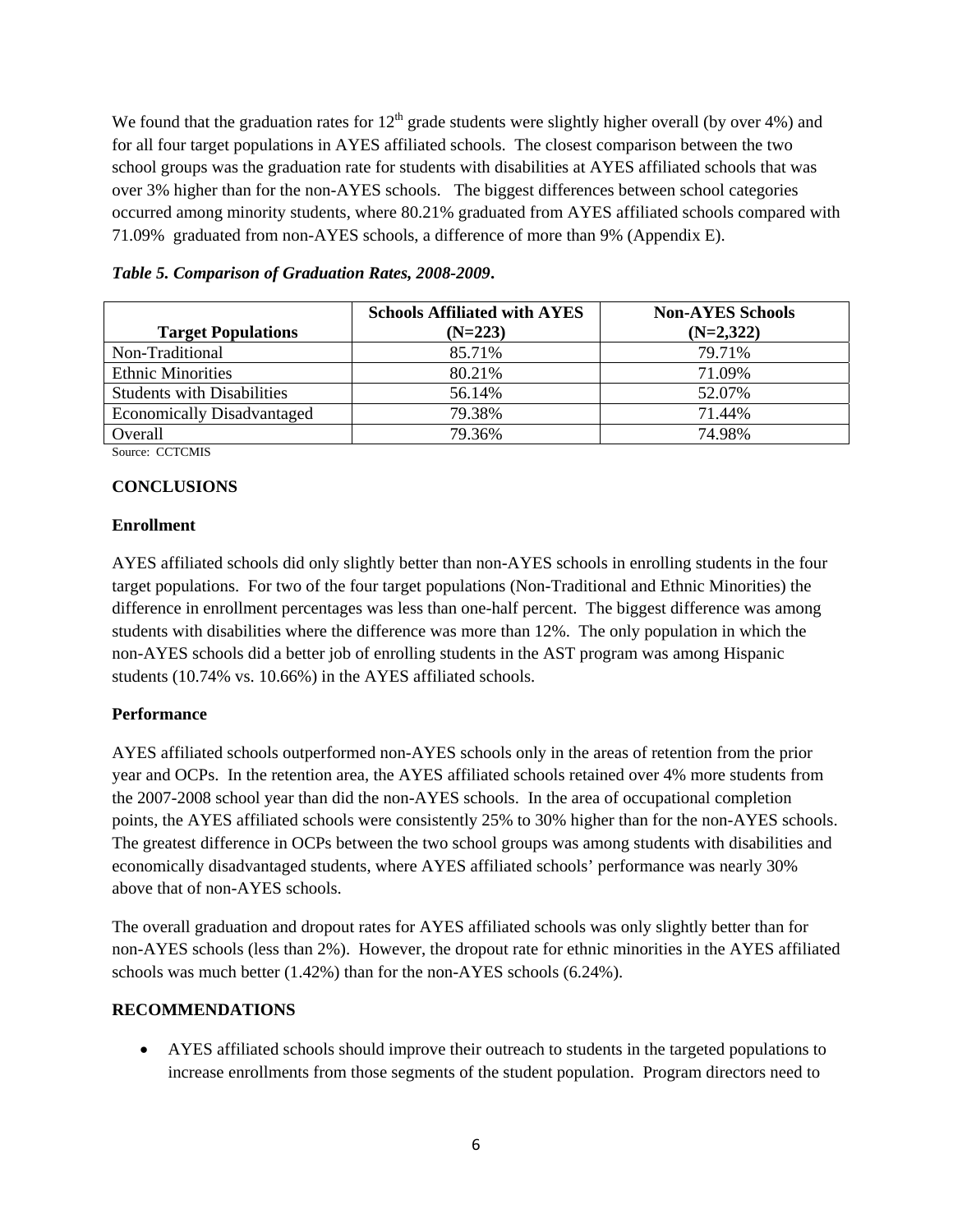ensure that counselors are aware of the greater performance rates of those programs and encourage counselors to advise students about the opportunities available in the AYES programs.

- Non-AYES schools should strive to improve performance in the areas of retention and OCP attainment so they are comparable with AYES affiliated schools.
- Non-AYES schools should consider affiliation with AYES.

#### **APPENDICES**

- **Appendix A** Enrollment Tables
- **Appendix B** Performance Table Retention from 2007-2008
- **Appendix C** Performance Table Dropout Rates
- **Appendix D** Performance Table OCP Attainment
- **Appendix E** Performance Table Graduation Rates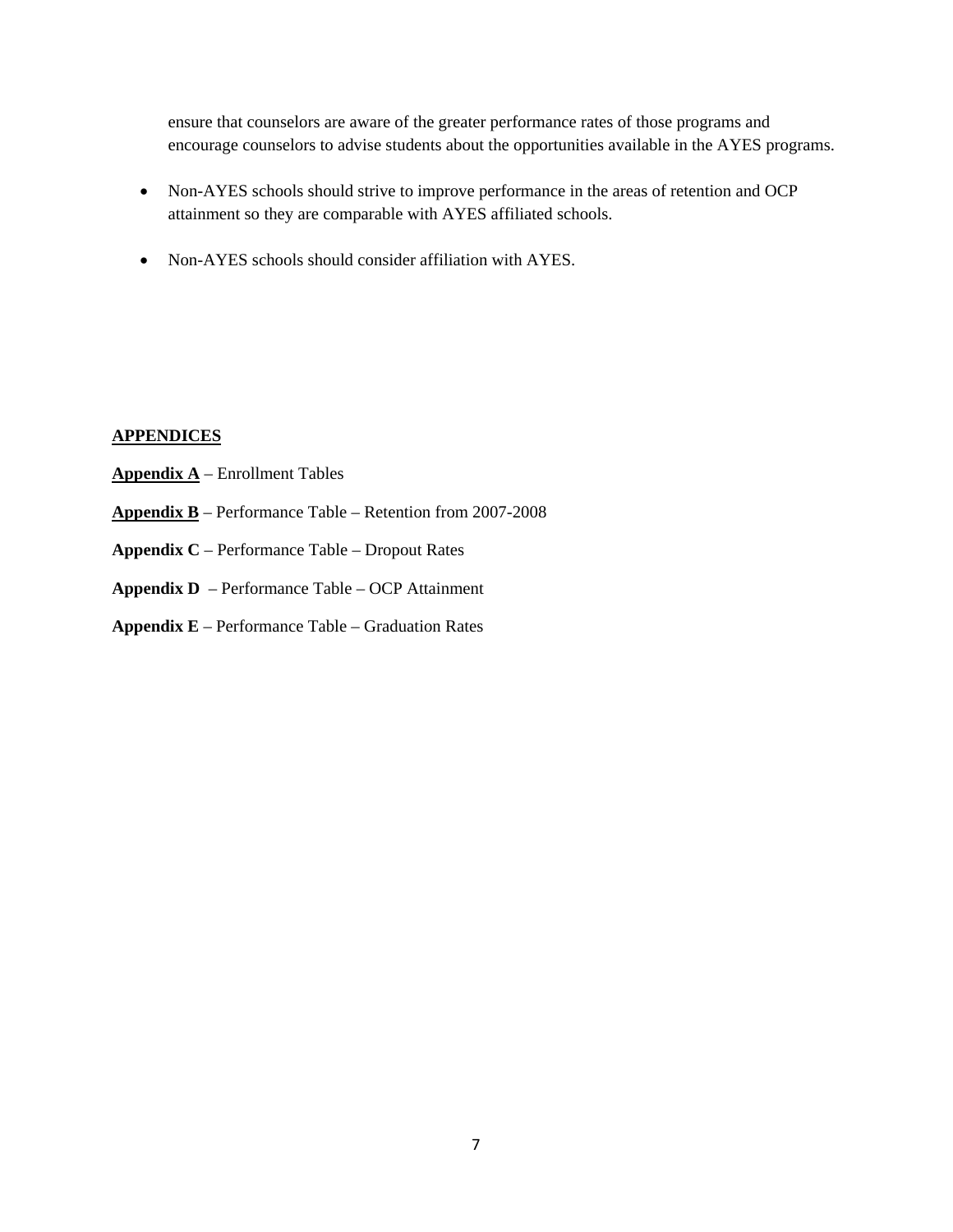# COMPARISON OF ENROLLMENTS IN SCHOOLS WITH SECONDARY AUTOMOTIVE SERVICE TECHNOLOGY PROGRAMS 2008‐2009

For Schools Reporting Enrollments and Graduations in Automotive Service Technology (AST) Programs By Automotive Youth Educational Systems (AYES) Affiliation

|                                   |          | All Schools with AST Programs |        |          | <b>Schools Affiliated with AYES</b> |        |          | Schools Not Affiliated with AYES |        |  |
|-----------------------------------|----------|-------------------------------|--------|----------|-------------------------------------|--------|----------|----------------------------------|--------|--|
|                                   | Total    | Enrolled in                   |        | Total    | <b>Enrolled</b> in                  |        | Total    | Enrolled in                      |        |  |
| <b>Student Characteristics</b>    | Enrolled | <b>AST</b>                    | Pctg   | Enrolled | <b>AST</b>                          | Pctg   | Enrolled | <b>AST</b>                       | Pctg   |  |
| By Gender                         |          |                               |        |          |                                     |        |          |                                  |        |  |
| Female                            | 54,357   | 836                           | 1.54%  | 4,207    | 50                                  | 1.19%  | 50,150   | 786                              | 1.57%  |  |
| Male                              | 60,106   | 10,217                        | 17.00% | 4,867    | 954                                 | 19.60% | 55,239   | 9,263                            | 16.77% |  |
| Totals                            | 114,463  | 11,053                        | 9.66%  | 9,074    | 1,004                               | 11.06% | 105,389  | 10,049                           | 9.54%  |  |
| By Ethnicity                      |          |                               |        |          |                                     |        |          |                                  |        |  |
| Native American                   | 390      | 35                            | 8.97%  | 27       | 4                                   | 14.81% | 363      | 31                               | 8.54%  |  |
| Asian                             | 2,179    | 130                           | 5.97%  | 204      | 17                                  | 8.33%  | 1,975    | 113                              | 5.72%  |  |
| African American                  | 27,545   | 1,949                         | 7.08%  | 1,829    | 139                                 | 7.60%  | 25,716   | 1,810                            | 7.04%  |  |
| Hispanic                          | 26,246   | 2,817                         | 10.73% | 2,213    | 236                                 | 10.66% | 24,033   | 2,581                            | 10.74% |  |
| Multi-Racial                      | 2,993    | 248                           | 8.29%  | 283      | 27                                  | 9.54%  | 2,710    | 221                              | 8.15%  |  |
| <b>Total Minorities</b>           | 59,353   | 5,179                         | 8.73%  | 4,556    | 423                                 | 9.28%  | 54,797   | 4,756                            | 8.68%  |  |
| Caucasian                         | 55,110   | 5,874                         | 10.66% | 4,518    | 581                                 | 12.86% | 50,592   | 5,293                            | 10.46% |  |
| Totals, By Ethnic Category        | 114,463  | 11,053                        | 9.66%  | 9,074    | 1,004                               | 11.06% | 105,389  | 10,049                           | 9.54%  |  |
| <b>Students With Disabilities</b> | 15,883   | 739                           | 4.65%  | 1,259    | 202                                 | 16.04% | 14,624   | 537                              | 3.67%  |  |
|                                   |          |                               |        |          |                                     |        |          |                                  |        |  |
| <b>Economically Disadvantaged</b> | 55,690   | 1,735                         | 3.12%  | 3,518    | 379                                 | 10.77% | 52,172   | 1,356                            | 2.60%  |  |

Source: CCTCMIS

8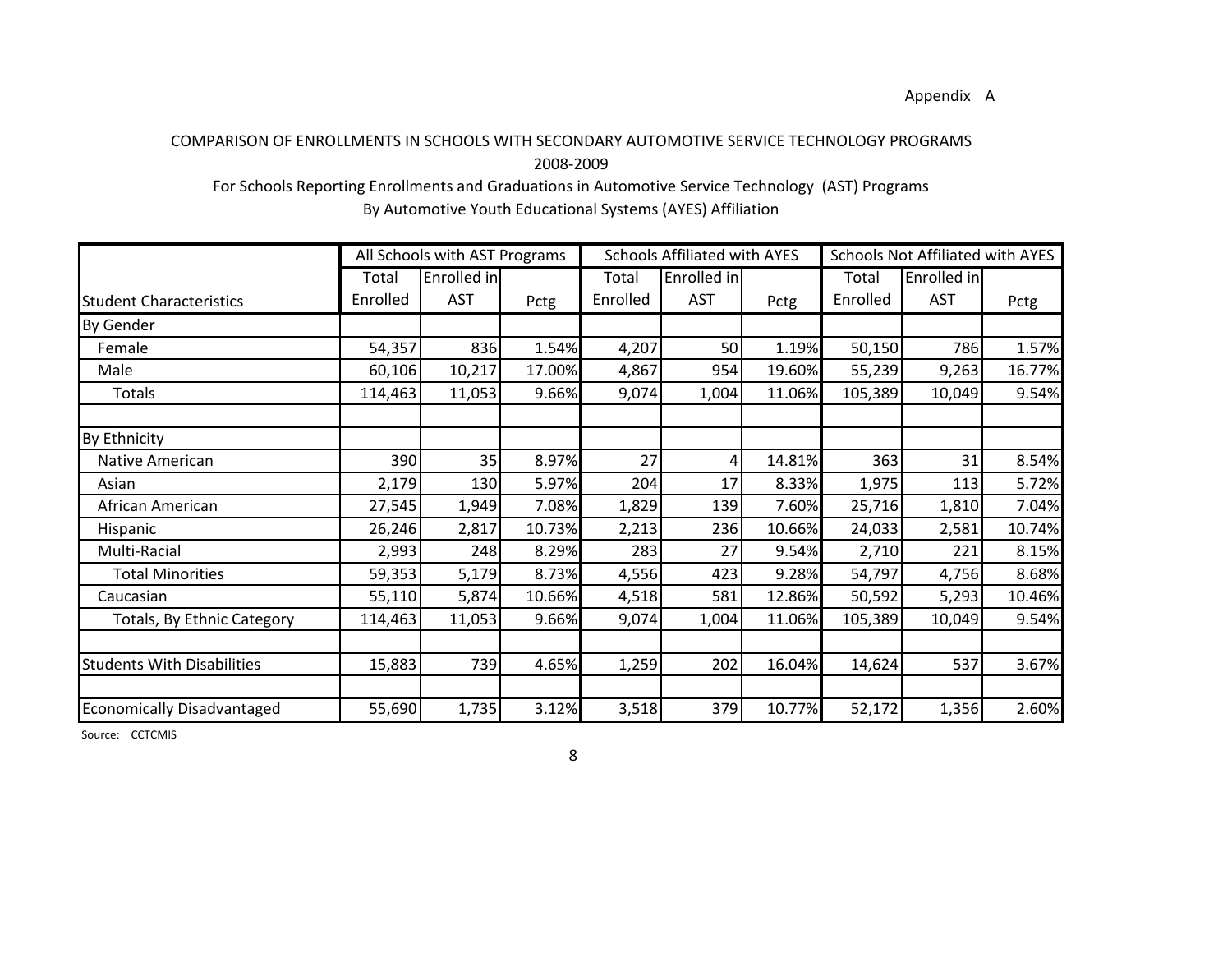# Appendix B

#### COMPARISON OF RETENTION RATES IN SCHOOLS WITH SELECTED AUTOMOTIVE SERVICE TECHNOLOGY PROGRAMS 2008‐2009

For Schools Reporting Enrollments and Graduations in Automotive Service Technology (AST) Programs

By Automotive Youth Educational Systems (AYES) Affiliation

|                                   |                                  | $(N=121)$                        |        | $(N=12)$                         |                                  |        | $(N=109)$                        |                                  |        |
|-----------------------------------|----------------------------------|----------------------------------|--------|----------------------------------|----------------------------------|--------|----------------------------------|----------------------------------|--------|
| <b>Student Characteristics</b>    | Enrolled in<br>AST 2008-<br>2009 | Enrolled in<br>AST 2007-<br>2008 | Pctg   | Enrolled in<br>AST 2008-<br>2009 | Enrolled in<br>AST 2007-<br>2008 | Pctg   | Enrolled in<br>AST 2008-<br>2009 | Enrolled in<br>AST 2007-<br>2008 | Pctg   |
| <b>By Gender</b>                  |                                  |                                  |        |                                  |                                  |        |                                  |                                  |        |
| Female                            | 836                              | 139                              | 16.63% | 50                               | 13                               | 26.00% | 786                              | 126                              | 16.03% |
| Male                              | 10,217                           | 3,072                            | 30.07% | 954                              | 329                              | 34.49% | 9,263                            | 2,743                            | 29.61% |
| Totals                            | 11,053                           | 3,211                            | 29.05% | 1,004                            | 342                              | 34.06% | 10,049                           | 2,869                            | 28.55% |
| By Ethnicity                      |                                  |                                  |        |                                  |                                  |        |                                  |                                  |        |
| Native American                   | 35                               | 10                               | 28.57% | Δ                                |                                  | 25.00% | 31                               | 9                                | 29.03% |
| Asian                             | 130                              | 45                               | 34.62% | 17                               |                                  | 29.41% | 113                              | 40                               | 35.40% |
| African American                  | 1,949                            | 376                              | 19.29% | 139                              | 40                               | 28.78% | 1,810                            | 336                              | 18.56% |
| Hispanic                          | 2,817                            | 898                              | 31.88% | 236                              | 71                               | 30.08% | 2,581                            | 827                              | 32.04% |
| <b>Mixed Race</b>                 | 248                              | 69                               | 27.82% | 27                               | 11                               | 40.74% | 221                              | 58                               | 26.24% |
| <b>Total Minorities</b>           | 5,179                            | 1,398                            | 26.99% | 423                              | 128                              | 30.26% | 4,756                            | 1,270                            | 26.70% |
| Caucasian                         | 5,874                            | 1,813                            | 30.86% | 581                              | 214                              | 36.83% | 5,293                            | 1,599                            | 30.21% |
| Totals, By Ethnic Category        | 11,053                           | 3,211                            | 29.05% | 1,004                            | 342                              | 34.06% | 10,049                           | 2,869                            | 28.55% |
| <b>Students With Disabilities</b> | 2,126                            | 619                              | 29.12% | 202                              | 82                               | 40.59% | 1,924                            | 537                              | 27.91% |
| <b>Economically Disadvantaged</b> | 5,495                            | 1,448                            | 26.35% | 379                              | 92                               | 24.27% | 5,116                            | 1,356                            | 26.51% |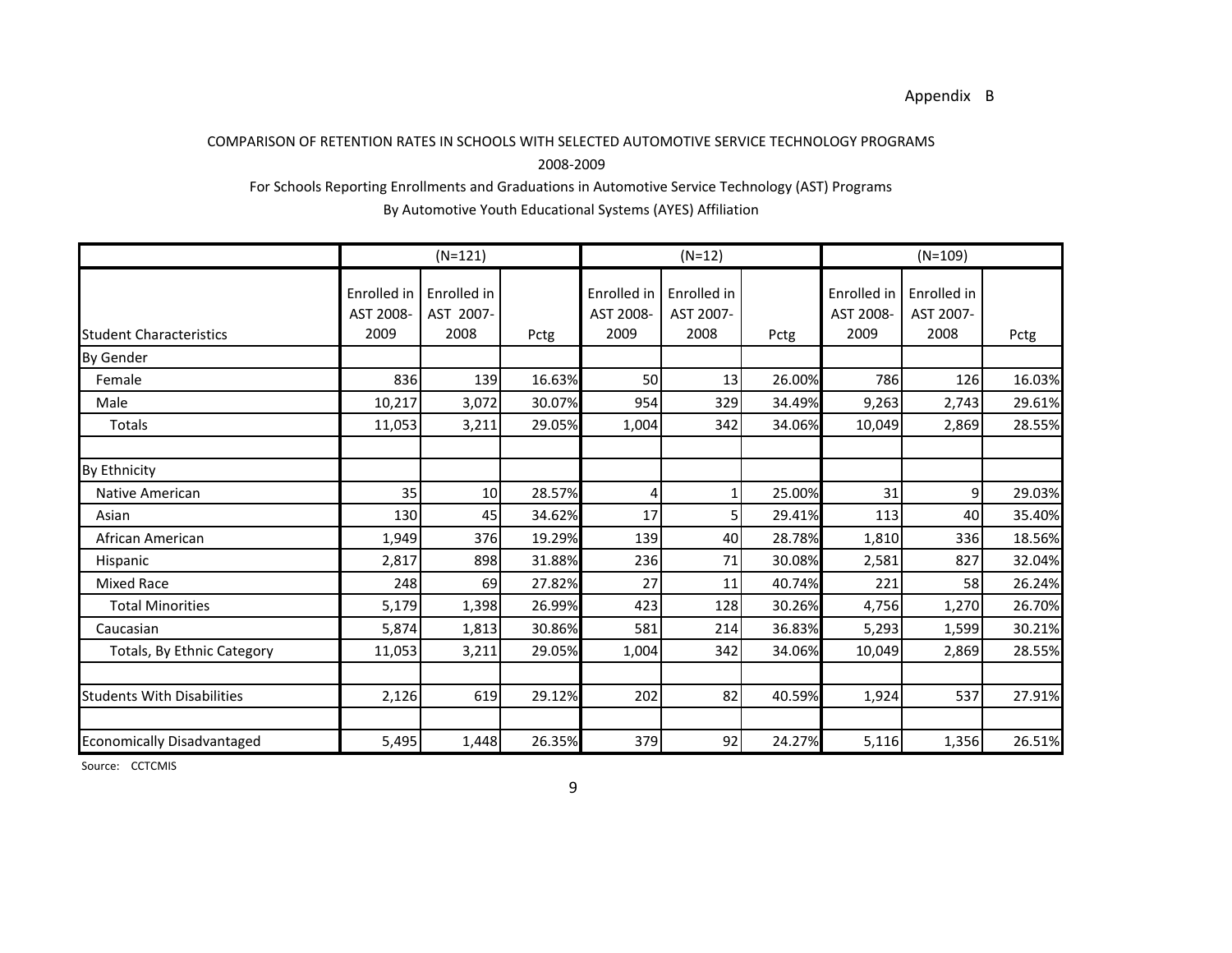# Appendix C

# COMPARISON OF DROPOUT RATES OF STUDENTS IN SELECTED AUTOMOTIVE EDUCATION PROGRAMS 2008‐2009

For Schools Reporting Enrollments and Graduations in Automotive Education Programs By Automotive Youth Educational Systems (AYES) Affiliation

|                                   |                           | All Schools with A/E Programs |       |                           | <b>Schools Affiliated with AYES</b> |       |                           | Schools Not Affiliated with AYES |       |
|-----------------------------------|---------------------------|-------------------------------|-------|---------------------------|-------------------------------------|-------|---------------------------|----------------------------------|-------|
| <b>Student Characteristics</b>    | Enrolled in<br><b>AST</b> | <b>Dropouts</b><br>2008-2009  | Pctg  | Enrolled in<br><b>AST</b> | <b>Dropouts</b><br>2008-2009        | Pctg  | Enrolled in<br><b>AST</b> | Dropouts<br>2008-2009            | Pctg  |
| <b>By Gender</b>                  |                           |                               |       |                           |                                     |       |                           |                                  |       |
| Female                            | 836                       | 33                            | 3.95% | 50                        |                                     | 2.00% | 786                       | 32                               | 4.07% |
| Male                              | 10,217                    | 484                           | 4.74% | 954                       | 33                                  | 3.46% | 9,263                     | 451                              | 4.87% |
| Totals                            | 11,053                    | 517                           | 4.68% | 1,004                     | 34                                  | 3.39% | 10,049                    | 483                              | 4.81% |
| <b>By Ethnicity</b>               |                           |                               |       |                           |                                     |       |                           |                                  |       |
| Native American                   | 35                        |                               | 5.71% | 4                         | 0                                   | 0.00% | 31                        |                                  | 6.45% |
| Asian                             | 130                       |                               | 1.54% | 17                        | C                                   | 0.00% | 113                       |                                  | 1.77% |
| African American                  | 1,949                     | 126                           | 6.46% | 139                       |                                     | 1.44% | 1,810                     | 124                              | 6.85% |
| Hispanic                          | 2,817                     | 161                           | 5.72% | 236                       |                                     | 1.69% | 2,581                     | 157                              | 6.08% |
| Mixed Race                        | 248                       | 12                            | 4.84% | 27                        | 0                                   | 0.00% | 221                       | 12                               | 5.43% |
| <b>Total Minorities</b>           | 5,179                     | 303                           | 5.85% | 423                       | 6                                   | 1.42% | 4,756                     | 297                              | 6.24% |
| Caucasian                         | 5,874                     | 214                           | 3.64% | 581                       | 28                                  | 4.82% | 5,293                     | 186                              | 3.51% |
| Totals, By Ethnic Category        | 11,053                    | 517                           | 4.68% | 1,004                     | 34                                  | 3.39% | 10,049                    | 483                              | 4.81% |
| <b>Students With Disabilities</b> | 2,126                     | 211                           | 9.92% | 202                       | 20                                  | 9.90% | 1,924                     | 191                              | 9.93% |
|                                   |                           |                               |       |                           |                                     |       |                           |                                  |       |
| <b>Economically Disadvantaged</b> | 5,495                     | 301                           | 5.48% | 379                       | 10                                  | 2.64% | 5,116                     | 291                              | 5.69% |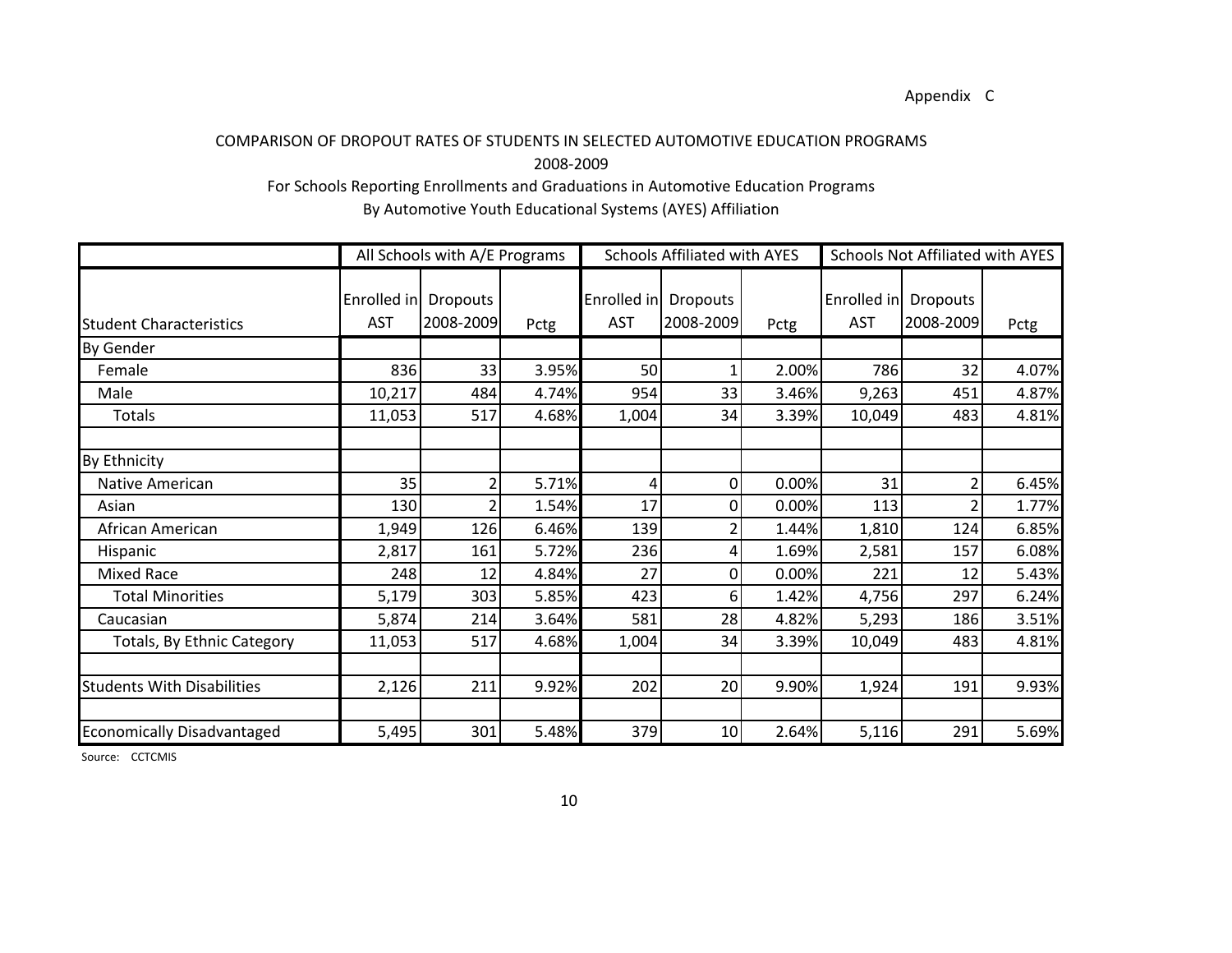#### COMPARISON OF STUDENTS EARNING OCPs IN SCHOOLS WITH SELECTED AUTOMOTIVE EDUCATION PROGRAMS 2008‐2009

For Schools Reporting Enrollments and Graduations in Automotive Education Programs By Automotive Youth Educational Systems (AYES) Affiliation

|                                   | All Schools with A/E Programs |            |            | <b>Schools Affiliated with AYES</b> |            |            | <b>Schools Not Affiliated with AYES</b> |            |            |
|-----------------------------------|-------------------------------|------------|------------|-------------------------------------|------------|------------|-----------------------------------------|------------|------------|
|                                   |                               | Number     | Pctg       |                                     | Number     | Pctg       |                                         | Number     | Pctg       |
|                                   | Enrolled in                   | Earned     | Earned     | Enrolled in                         | Earned     | Earned     | Enrolled in                             | Earned     | Earned     |
| <b>Student Characteristics</b>    | <b>AST</b>                    | <b>OCP</b> | <b>OCP</b> | <b>AST</b>                          | <b>OCP</b> | <b>OCP</b> | <b>AST</b>                              | <b>OCP</b> | <b>OCP</b> |
| By Gender                         |                               |            |            |                                     |            |            |                                         |            |            |
| Female                            | 836                           | 497        | 59.45%     | 50                                  | 44         | 88.00%     | 786                                     | 453        | 57.63%     |
| Male                              | 10,217                        | 6,679      | 65.37%     | 954                                 | 859        | 90.04%     | 9,263                                   | 5,820      | 62.83%     |
| Totals                            | 11,053                        | 7,176      | 64.92%     | 1,004                               | 903        | 89.94%     | 10,049                                  | 6,273      | 62.42%     |
| By Ethnicity                      |                               |            |            |                                     |            |            |                                         |            |            |
| Native American                   | 35                            | 23         | 65.71%     | 4                                   | 3          | 75.00%     | 31                                      | 20         | 64.52%     |
| Asian                             | 130                           | 100        | 76.92%     | 17                                  | 15         | 88.24%     | 113                                     | 85         | 75.22%     |
| African American                  | 1,949                         | 1,205      | 61.83%     | 139                                 | 127        | 91.37%     | 1,810                                   | 1,078      | 59.56%     |
| Hispanic                          | 2,817                         | 2,067      | 73.38%     | 236                                 | 217        | 91.95%     | 2,581                                   | 1,850      | 71.68%     |
| Mixed Race                        | 248                           | 166        | 66.94%     | 27                                  | 26         | 96.30%     | 221                                     | 140        | 63.35%     |
| <b>Total Minorities</b>           | 5,179                         | 3,561      | 68.76%     | 423                                 | 388        | 91.73%     | 4,756                                   | 3,173      | 66.72%     |
| Caucasian                         | 5,874                         | 3,615      | 61.54%     | 581                                 | 515        | 88.64%     | 5,293                                   | 3,100      | 58.57%     |
| Totals, By Ethnic Category        | 11,053                        | 7,176      | 64.92%     | 1,004                               | 903        | 89.94%     | 10,049                                  | 6,273      | 62.42%     |
|                                   |                               |            |            |                                     |            |            |                                         |            |            |
| <b>Students With Disabilities</b> | 2,126                         | 1,102      | 51.83%     | 202                                 | 169        | 83.66%     | 1,924                                   | 1,035      | 53.79%     |
| <b>Economically Disadvantaged</b> | 5,495                         | 3,260      | 59.33%     | 379                                 | 341        | 89.97%     | 5,116                                   | 3,078      | 60.16%     |